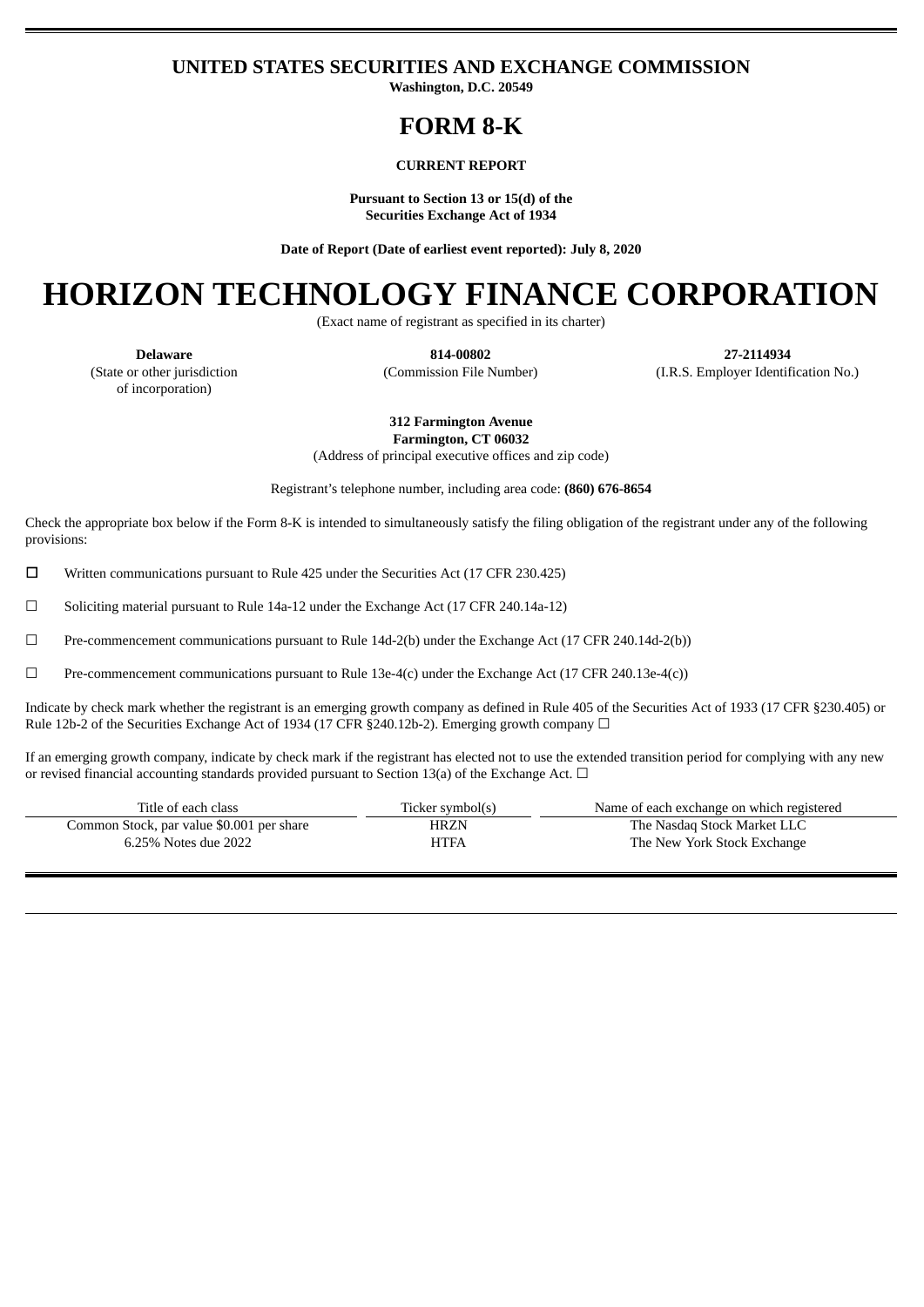| Section 2 | <b>Financial Information</b>                         |
|-----------|------------------------------------------------------|
| Item 2.02 | <b>Results of Operations and Financial Condition</b> |

On July 8, 2020, Horizon Technology Finance Corporation (the "Company") issued a press release announcing its investment portfolio update for the three months ended June 30, 2020. A copy of this press release is attached hereto as Exhibit 99.1.

The information in Item 2.02 of this Current Report on Form 8-K, including Exhibit 99.1 furnished herewith, is being furnished and shall not be deemed "filed" for any purpose of Section 18 of the Securities Exchange Act of 1934, as amended (the "Exchange Act"), or otherwise subject to liabilities of such Section. The information in this Current Report on Form 8-K shall not be deemed to be incorporated by reference into any filing under the Securities Act of 1933, as amended, or the Exchange Act, except as shall be expressly set forth by specific reference in such filing.

**Section 9 Financial Statements and Exhibits IEE** *I***EE** *Pinancial* **Statements and Exhibits** 

(d) Exhibits.

[99.1](#page-3-0) Press release of the [Company](#page-3-0) dated July 8, 2020.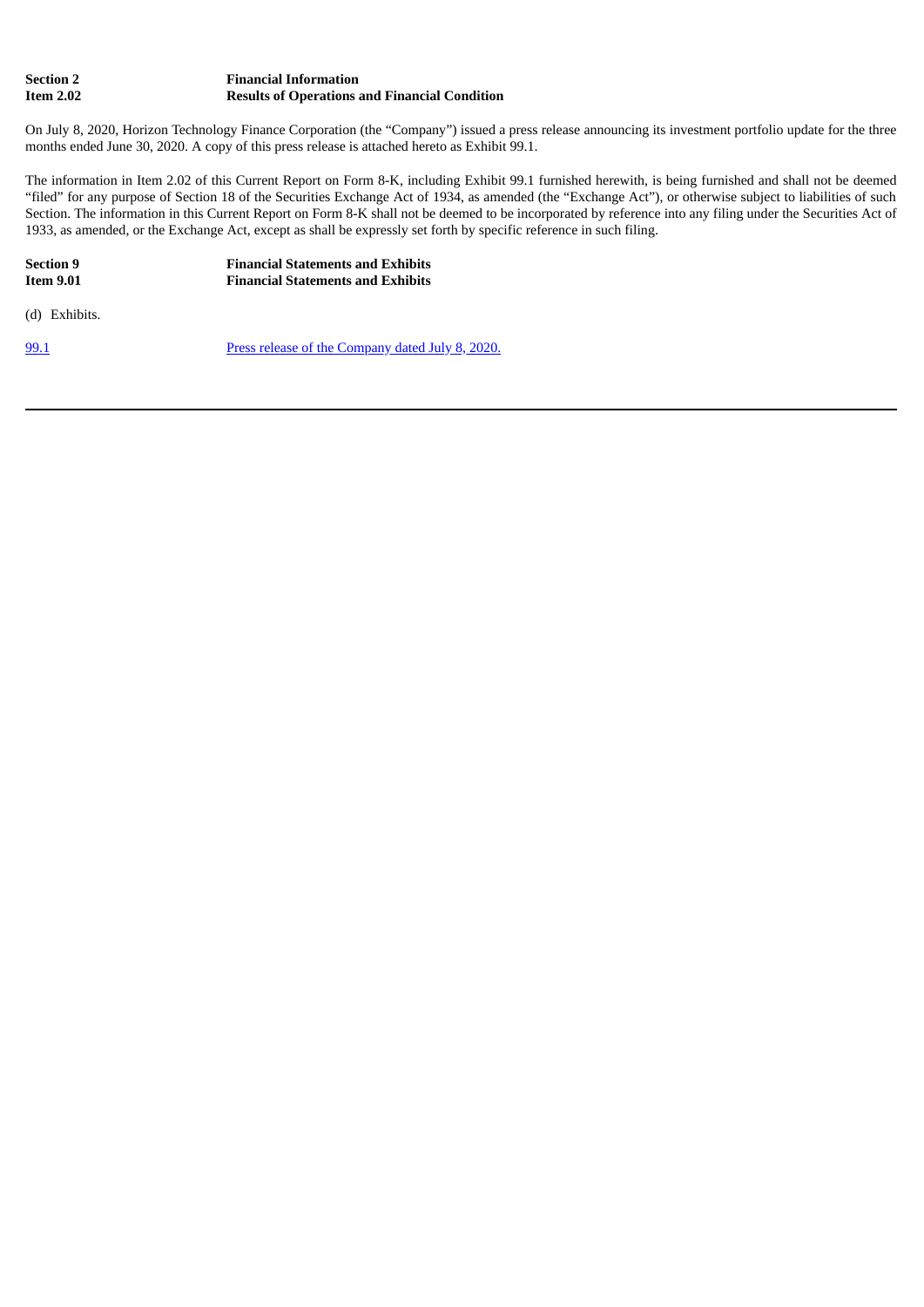# **SIGNATURE**

Pursuant to the requirements of the Securities Exchange Act of 1934, the Registrant has duly caused this report to be signed on its behalf by the undersigned hereunto duly authorized.

Date: July 8, 2020 HORIZON TECHNOLOGY FINANCE **CORPORATION** 

By: /s/ Robert D. Pomeroy, Jr.

Robert D. Pomeroy, Jr. *Chief Executive Officer*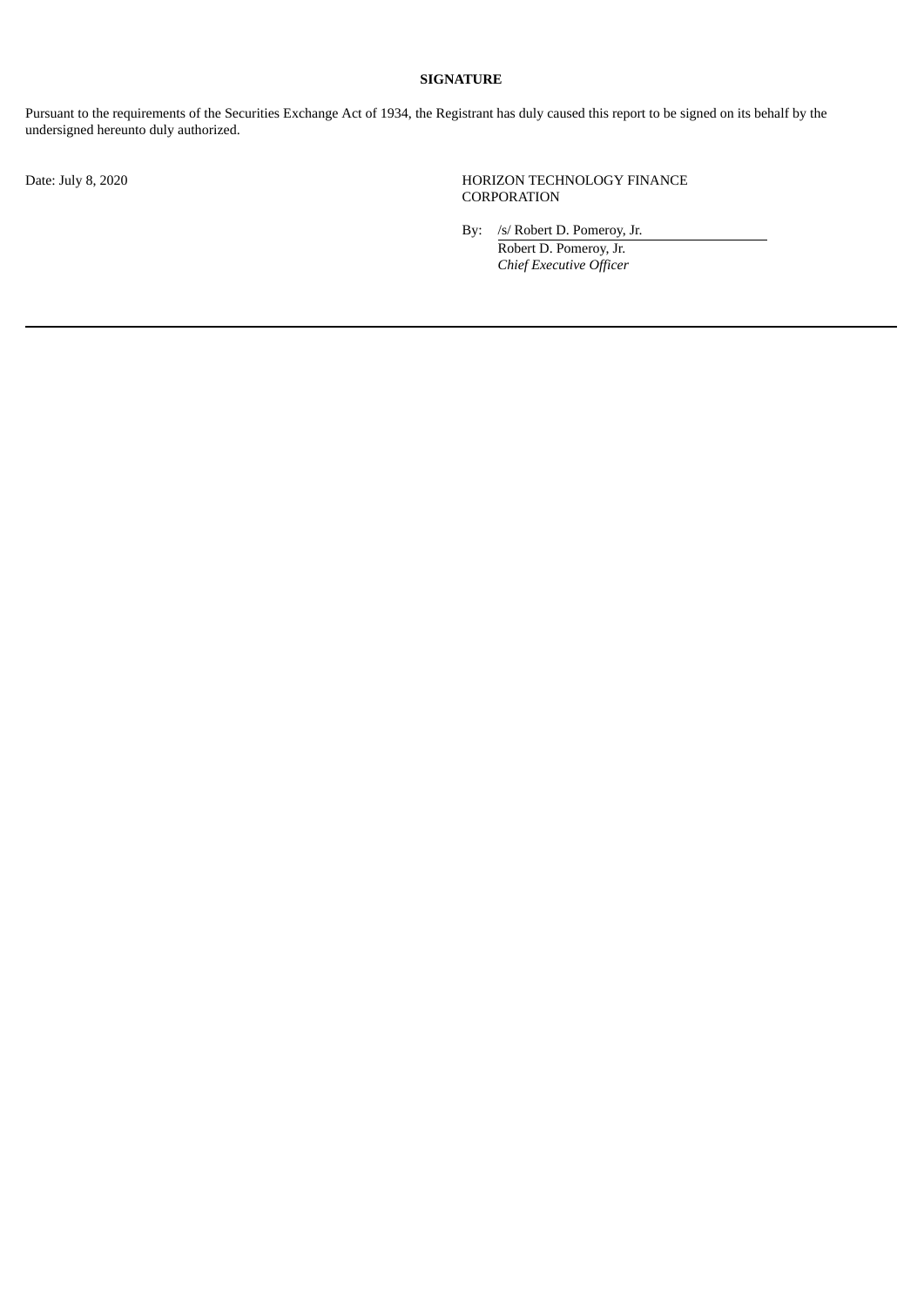<span id="page-3-0"></span>

# **Horizon Technology Finance Provides Second Quarter 2020 Portfolio Update**

- *Originates \$40.4 Million of New Loans -* - *Ninth Consecutive Quarter of Portfolio Growth -*

**Farmington, Connecticut – July 8, 2020 –** Horizon Technology Finance Corporation (NASDAQ: HRZN) ("Horizon," "We," "Our" or the "Company"), a leading specialty finance company that provides capital in the form of secured loans to venture capital backed companies in the technology, life science, healthcare information and services, and sustainability industries, today provided its portfolio update for the second quarter ended June 30, 2020.

"We were very pleased to have grown our portfolio for the ninth consecutive quarter, as we originated \$40.4 million of loans to both new and existing portfolio companies in an uncertain economic environment," said Gerald A. Michaud, President of Horizon. "Horizon's strong brand allowed us to take advantage of quality investment opportunities in companies with unique technology, strong management, committed investors and ample liquidity. Additionally, during the quarter our predictive pricing strategy again bore positive results, as we experienced \$30.0 million of prepayment activity. With our newly amended credit facilities, we have increased our lending capacity and flexibility to further expand our diversified life science and technology portfolio with quality and well-structured debt investments. As we expand our portfolio and continue to benefit from our predictive pricing strategy, we believe we are well positioned to deliver long-term value to our shareholders."

# **Second Quarter 2020 Portfolio Update**

## **Originations**

Horizon funded six loans during the second quarter of 2020 totaling \$40.4 million:

- · \$10.0 million to a new portfolio company, Ceribell, Inc., a developer of an FDA-cleared rapid response electroencephalography (EEG) medical device, which measures the amount of electrical activity in different regions of the brain in order to diagnose seizures.
- · \$10.0 million to a new portfolio company, Magnolia Medical Technologies, Inc., a developer of an FDA-cleared high-precision blood culture collection medical device.
- · \$10.0 million to a new portfolio company, Provivi, Inc., a developer of cost-effective natural crop protection products which utilize pheromones to disrupt the typical insect mating cycle.
- · \$5.0 million to a new portfolio company, Emalex Biosciences, Inc., a clinical-stage biopharmaceutical company focused on developing treatments for central nervous system movement disorders and fluency disorders.
- · \$5.0 million to an existing portfolio company, Kate Farms, Inc., a medical nutrition company that develops non-GMO, all-organic, common allergenic-free, ready-to-consume formulas for patients with impaired digestion.
- · \$0.4 million to an existing portfolio company focused on the late-stage development and commercialization of drugs to treat cardiovascular diseases.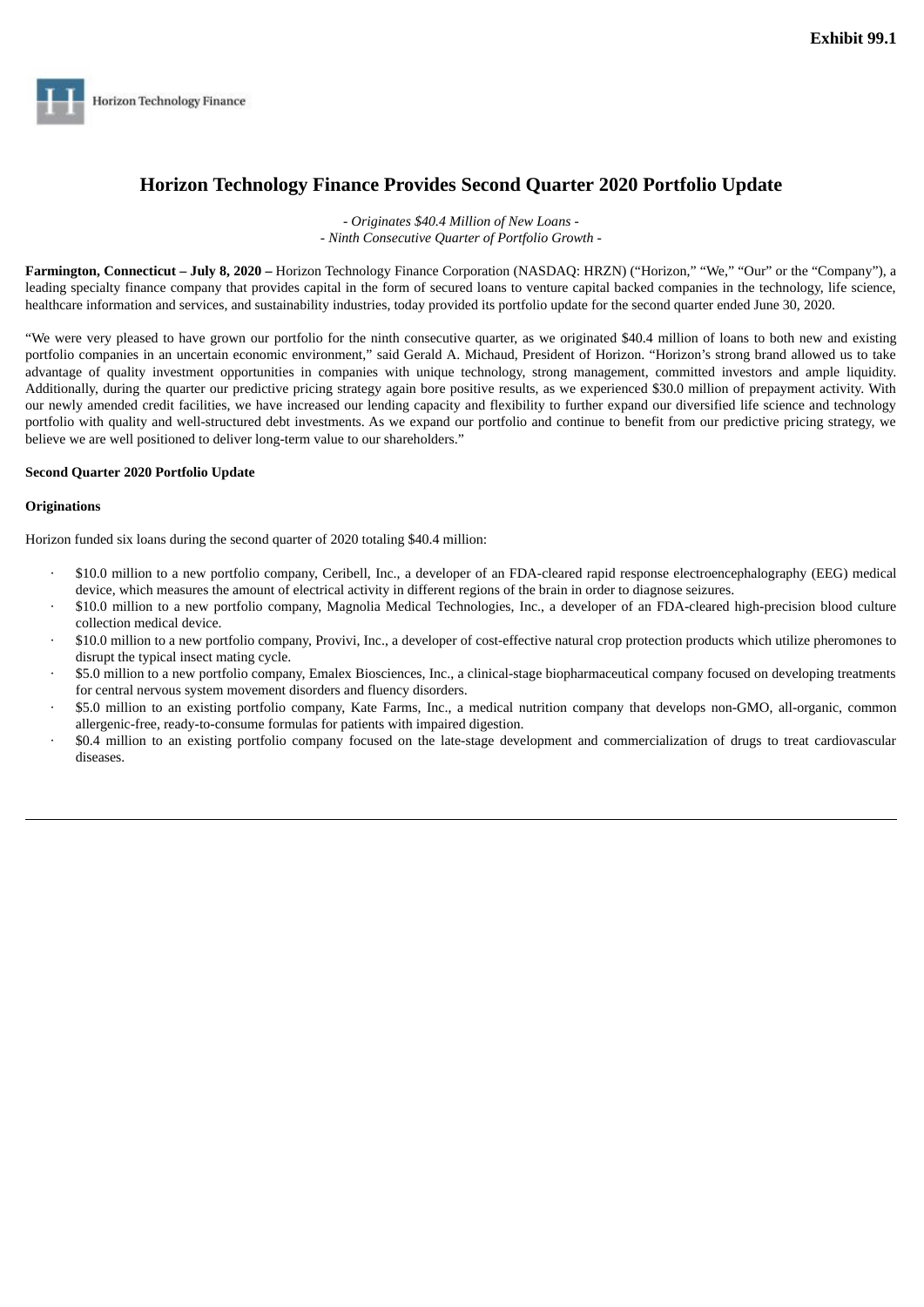

## **Liquidity Events**

Horizon experienced liquidity events from four portfolio companies in the second quarter of 2020, including principal prepayments of \$30.0 million and warrant proceeds of \$0.5 million, compared to \$16.4 million of principal prepayments and \$5.4 million of warrant proceeds during the first quarter of 2020:

- · In April, HealthEdge Software, Inc. ("HealthEdge") prepaid its outstanding principal balance of \$13.1 million on its venture loan, plus interest, end-of-term payment and prepayment fee. Horizon also received proceeds of approximately \$0.5 million in connection with the termination of Horizon's warrants in HealthEdge.
- In April, Signix, Inc. ("Signix") paid Horizon \$0.6 million in full satisfaction of its outstanding obligations to Horizon.
- In June, Kinestral Technologies, Inc. ("Kinestral") paid the outstanding principal balance of \$12.0 million on its venture loan, plus interest, end-ofterm payment and prepayment fee. Horizon continues to hold warrants in Kinestral.
- · In June, Audacy Corporation prepaid its outstanding principal balance of \$4.3 million on its venture loan, plus interest, end-of-term payment, prepayment fee and additional fees.

#### **Horizon Secured Loan Fund I Activity**

As previously announced, in April, Horizon purchased all of the limited liability company interests of Arena in Horizon Secured Loan Fund I ("HSLF"). HSLF is now a wholly-owned subsidiary of Horizon and its assets have been consolidated with the assets of the Company.

During the second quarter of 2020, Horizon consolidated six venture debt portfolio loans, totaling \$15.4 million, onto its balance sheet.

#### **Principal Payments Received**

During the second quarter of 2020, Horizon received regularly scheduled principal payments on investments totaling \$4.9 million, compared to regularly scheduled principal payments totaling \$4.2 million during the first quarter of 2020.

#### **Commitments**

During the second quarter ended June 30, 2020, Horizon closed new loan commitments totaling \$75.0 million to four companies, compared to new loan commitments of \$55.0 million to three companies in the first quarter of 2020.

#### **Pipeline**

As of June 30, 2020, Horizon's unfunded loan approvals and commitments ("Committed Backlog"), all priced at floating interest rates, were \$100.9 million to 12 companies. This compares to a Committed Backlog of \$44.2 million to 10 companies as of March 31, 2020. While Horizon's portfolio companies have discretion whether to draw down such commitments, the right of a portfolio company to draw down its commitment is often subject to achievement of specific milestones and other conditions to borrowing.

#### **Capital Markets Activity – Warrant and Equity Portfolio**

As of June 30, 2020, Horizon held a portfolio of warrant and equity positions in 71 portfolio companies, including 59 private companies, which provides the potential for future additional returns to Horizon's shareholders.